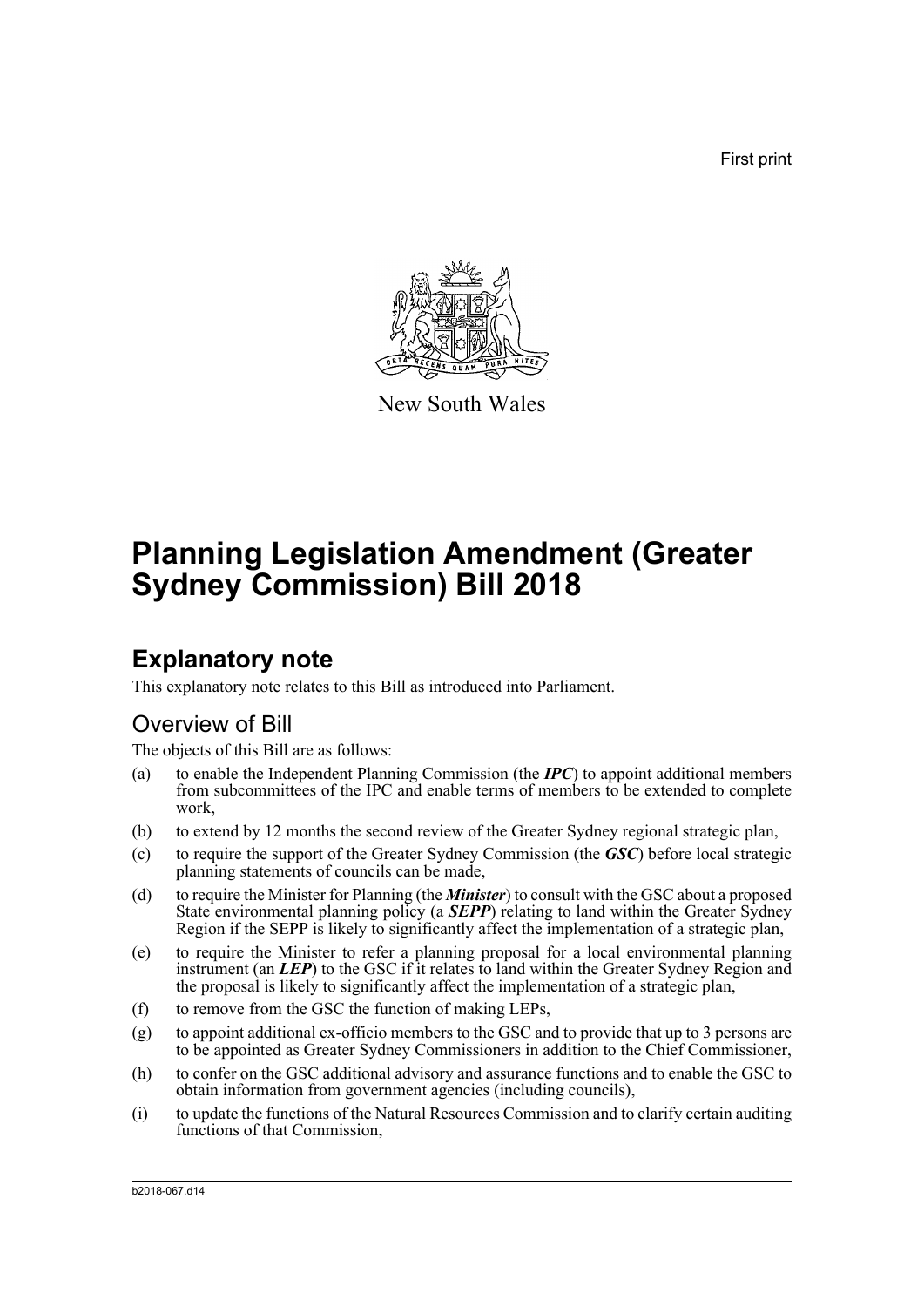(j) to make other minor and consequential amendments and amendments of a savings or transitional nature.

## Outline of provisions

**Clause 1** sets out the name (also called the short title) of the proposed Act.

**Clause 2** provides for the commencement of the proposed Act on a day or days to be appointed by proclamation.

## **Schedule 1 Amendment of Environmental Planning and Assessment Act 1979 No 203**

**Schedule 1 [1]** makes it clear that the Minister for Planning may appoint a member of a subcommittee of the IPC as an additional member of the IPC for the purpose of exercising specific functions of the IPC.

**Schedule 1** [2] extends the time when the next review of the regional strategic plan for the Greater Sydney Region is to be undertaken from the end of 2022 to the end of 2023.

**Schedule 1 [3]** requires a council of an area in the Greater Sydney Region to obtain the written advice of the GSC that it supports a local strategic planning statement before making the statement. **Schedule 1 [4]** makes a consequential amendment.

**Schedule 1 [6]** requires the Minister to consult with the GSC before recommending the making of a SEPP if the proposed instrument relates to land within the Greater Sydney Region and the Minister is of the opinion that giving effect to the proposed instrument is likely to significantly affect the implementation of a strategic plan affecting that Region.

**Schedule 1 [7]** removes the power of the GSC to make LEPs for the local government areas in the Greater Sydney Region. **Schedule 1 [5], [8], [9] and [10]** make consequential amendments.

**Schedule 1 [11]** requires the Minister to seek advice from the GSC as to whether or not it supports a planning proposal for an LEP before making a determination that the proposal may proceed, if the proposal relates to land within the Greater Sydney Region and the Minister is of the opinion that giving effect to the proposal is likely to significantly affect the implementation of a strategic plan affecting that Region.

**Schedule 1 [12] and [13]** remove the powers of the GSC with respect to development control plans as a consequence of the removal of its plan-making powers.

**Schedule 1 [14]** removes the requirement for the IPC to issue a report on a matter for which it has conducted a public hearing in the circumstances where the IPC is also the consent authority for a matter to which the hearing relates.

**Schedule 1 [15]** enables the Minister for Planning to extend the term of appointment of a member of the IPC after the term expires so as to enable the member to complete a function.

### **Schedule 2 Amendment of Greater Sydney Commission Act 2015 No 57**

**Schedule 2 [2]** enables the regulations that extend the area of the Greater Sydney Region to also limit the functions of the GSC in respect of the extended area.

Schedule 2 [3] provides for the appointment of the Chief Commissioner of the GSC separately from the appointment of the other Greater Sydney Commissioners. **Schedule 2 [1] and [7]** make consequential amendments.

**Schedule 2 [4]** provides for the appointment of up to 3 members as Greater Sydney Commissioners. At present, 4 persons (including the Chief Commissioner of the GSC) must be appointed in this category of membership. **Schedule 2 [8]** is a consequential amendment.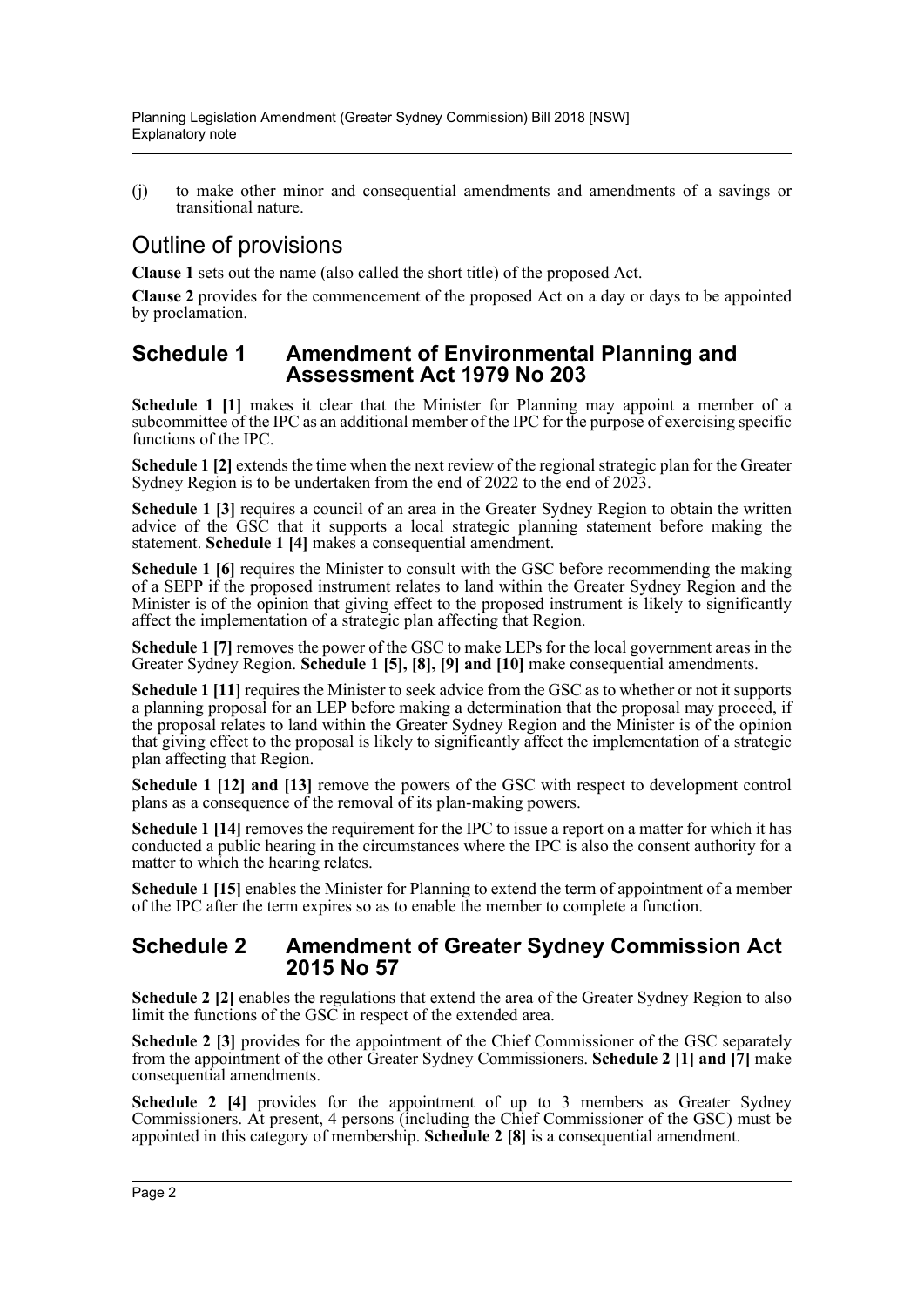**Schedule 2 [5], [13], [18] and [21]** update references to the *Environmental Planning and Assessment Act 1979* (the *Planning Act*).

**Schedule 2 [6]** makes the Secretary of the Department of Premier and Cabinet and the Chief Executive Officer of the GSC ex-officio members of the GSC.

**Schedule 2 [9]** provides that a person appointed to the GSC may, if there are fewer than 3 members appointed as Greater Sydney Commissioners, have principal responsibility for more than one of the 3 matters (namely, environmental, social or economic) relating to the activities of the GSC.

**Schedule 2 [10]** provides that a District Commissioner may be appointed to represent more than one district in the Greater Sydney Region.

**Schedule 2 [11]** confers on the GSC the function of providing advice and making recommendations to the Minister administering the *Greater Sydney Commission Act 2015*, and other Ministers with the approval of the Minister administering the Act, on matters relating to land use and infrastructure in the Greater Sydney Region.

**Schedule 2 [12]** confers on the GSC the functions of providing progress and assurance reports to the Minister administering the *Greater Sydney Commission Act 2015*, and other Ministers with the approval of the Minister administering the Act, about the preparation and implementation of plans or proposals relating to development in the Greater Sydney Region.

**Schedule 2 [14]** confers on the GSC the function of providing the Minister administering the Planning Act with information, advice or reports at the Minister's request. **Schedule 2 [15]** makes a consequential amendment.

**Schedule 2 [16]** omits a note as a consequence of the removal of the LEP-making functions of the GSC.

**Schedule 2 [17]** imposes on government agencies (including councils) an obligation to provide information to the GSC that is relevant to the exercise of the GSC's functions in response to a reasonable request made by the GSC.

**Schedule 2 [19]** enables the GSC, or a delegate of the GSC (with the consent of the GSC), to delegate functions to the Secretary or other persons employed in the Department of Premier and Cabinet.

**Schedule 2 [20]** makes the Chief Executive Officer of the GSC a member of the Finance and Governance Committee of the GSC.

**Schedule 2 [22]** provides that the appointment of existing members of the GSC is not affected by the amendments made by the proposed Act.

## **Schedule 3 Amendment of other legislation**

#### **Schedule 3.1 Biodiversity Conservation Act 2016 No 63**

**Schedule 3.1** makes an amendment consequential on the removal of the LEP-making functions of the GSC.

#### **Schedule 3.2 Environment Planning and Assessment (Savings, Transitional and Other Provisions) Regulation 2017**

**Schedule 3.2** [1] enables the Minister to make LEPs for matters approved before the removal of the LEP-making functions of the GSC.

**Schedule 3.2 [2] and [3]** provide that provisions that preserve delegations and existing plan-making processes for the purposes of the exercise of LEP-making functions by the GSC will cease to have effect on the removal of those powers.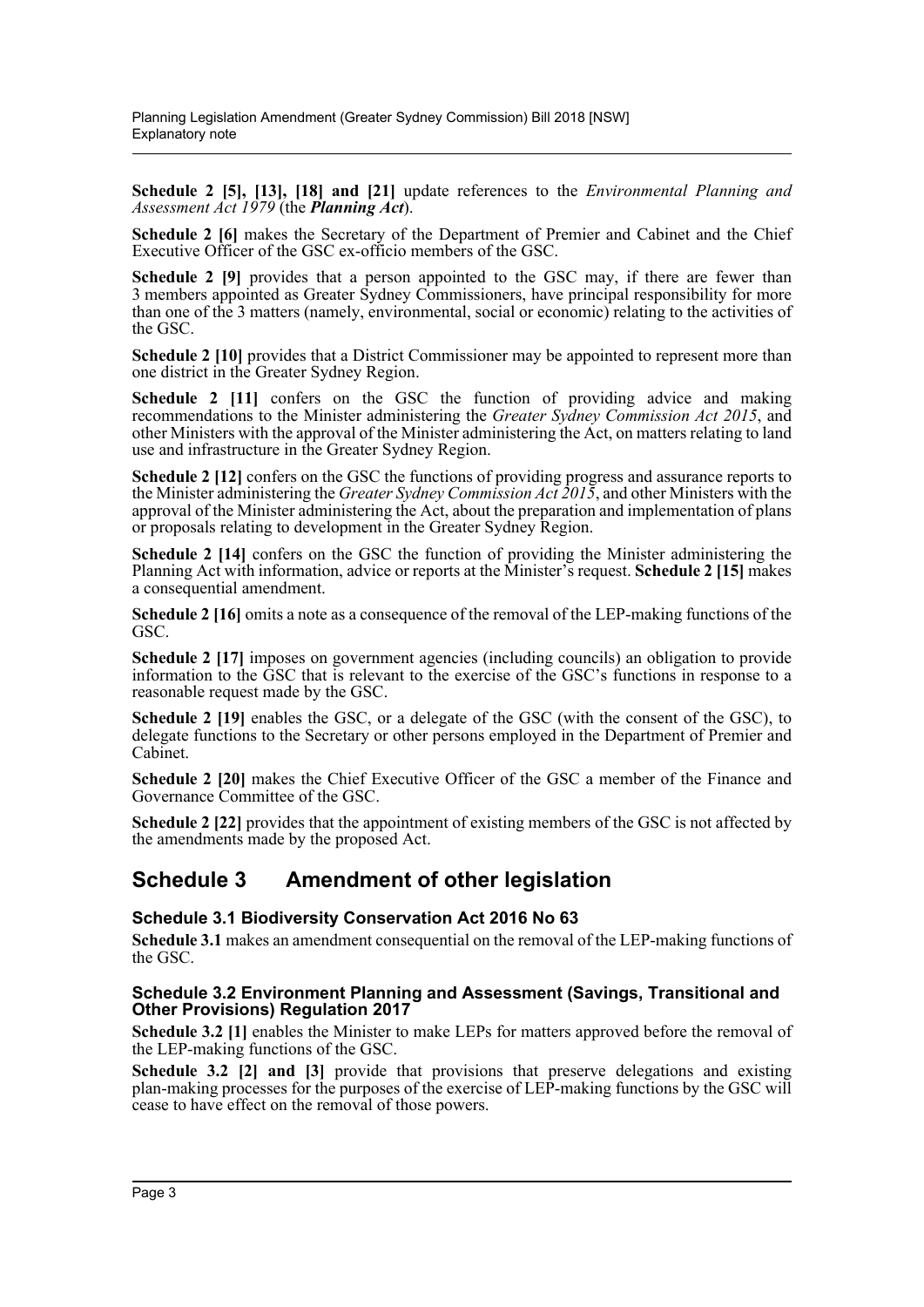### **Schedule 3.3 Local Land Services Act 2013 No 51**

**Schedule 3.3 [1]** enables the 5-yearly audit of the State strategic plan for local land services in the State to be carried out by the Natural Resources Commission as well as by an independent person, body or panel appointed by the Minister for Primary Industries.

**Schedule 3.3 [2]** enables the 3-yearly audit of the local strategic plan for local land services in a region to be carried out by the Natural Resources Commission as well as by an independent person, body or panel appointed by the Minister for Primary Industries.

### **Schedule 3.4 Natural Resources Commission Act 2003 No 102**

**Schedule 3.4 [1]** removes from the Natural Resources Commission the function of enabling the adoption of State-wide standards and targets for natural resource management issues.

**Schedule 3.4 [2]** makes it clear that the Natural Resources Commission also has functions under other Acts.

**Schedule 3.4 [3]** confers on the Natural Resources Commission functions relating to advising on strategic or investment priorities in natural resource management in the State, undertaking audits relating to forestry or water management issues and advising on program design for natural resource management.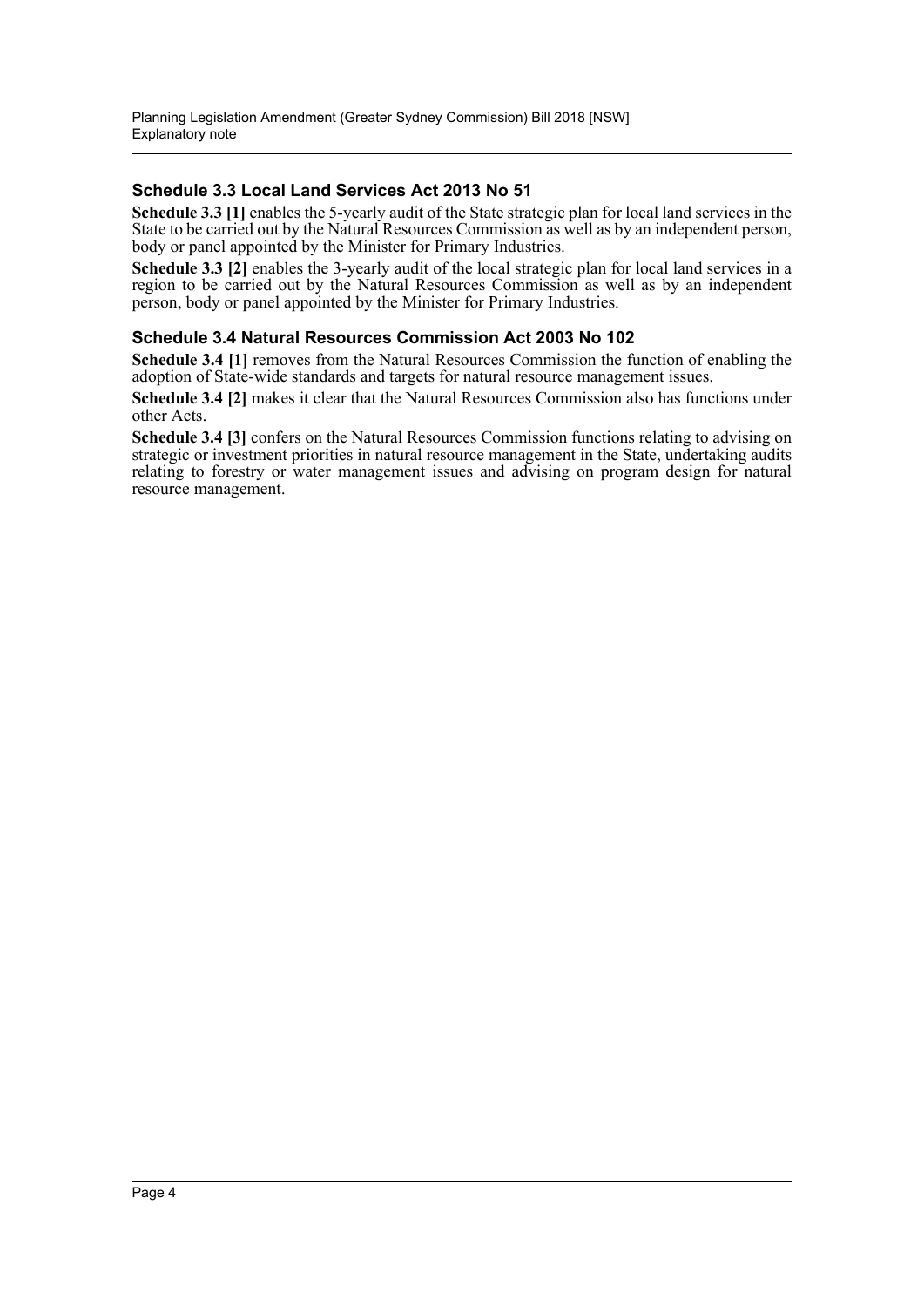First print



New South Wales

# **Planning Legislation Amendment (Greater Sydney Commission) Bill 2018**

## **Contents**

|                   |                                                                              | Page          |
|-------------------|------------------------------------------------------------------------------|---------------|
|                   | Name of Act                                                                  | 2             |
|                   | Commencement                                                                 | $\mathcal{P}$ |
| <b>Schedule 1</b> | Amendment of Environmental Planning and Assessment Act 1979<br><b>No 203</b> |               |
| <b>Schedule 2</b> | Amendment of Greater Sydney Commission Act 2015 No 57                        | 5             |
| Schedule 3        | Amendment of other legislation                                               | 8             |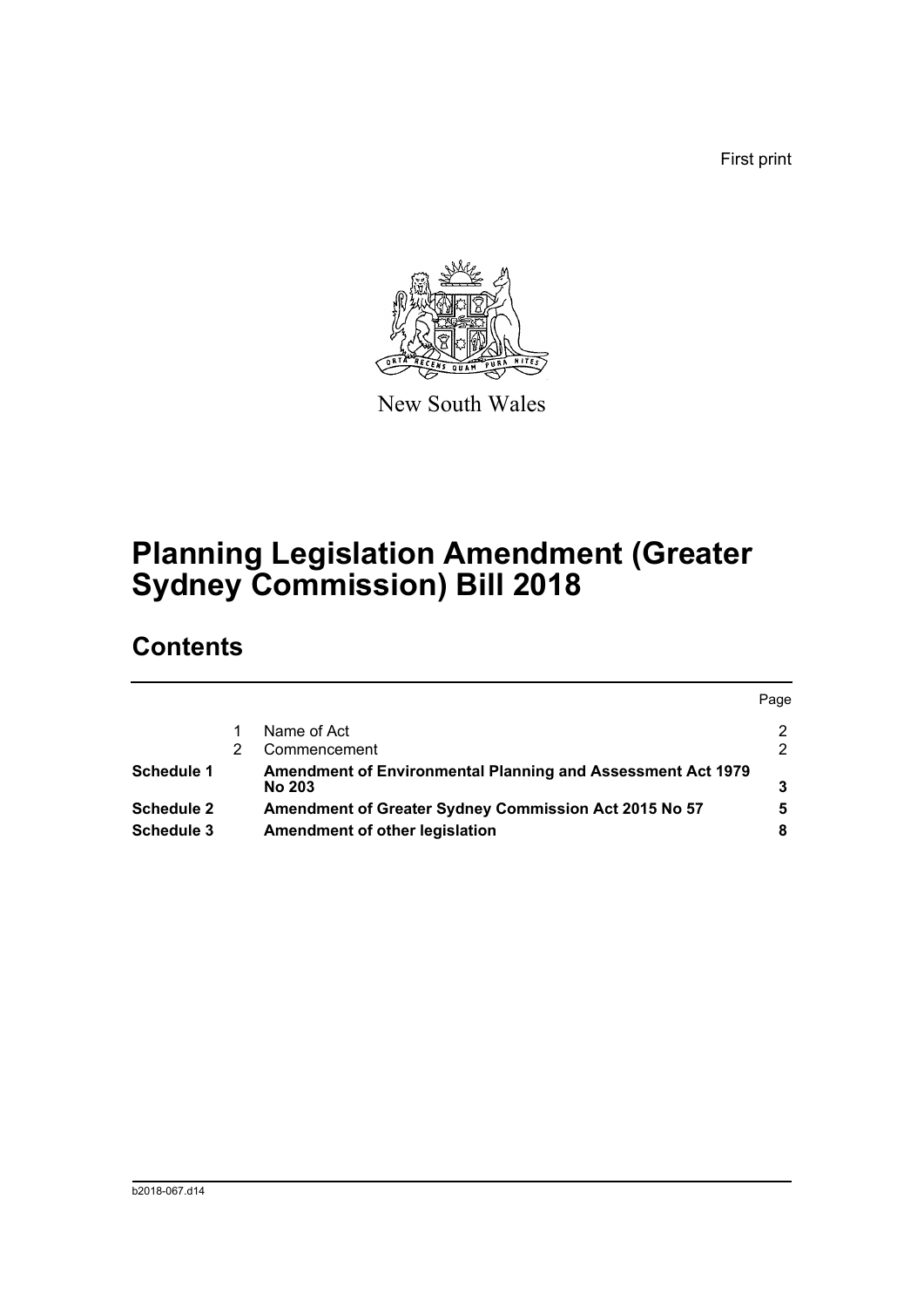

New South Wales

# **Planning Legislation Amendment (Greater Sydney Commission) Bill 2018**

No , 2018

## **A Bill for**

An Act to amend the *Environmental Planning and Assessment Act 1979*, the *Greater Sydney Commission Act 2015* and other legislation with respect to the functions and composition of the Greater Sydney Commission and the functions of the Natural Resources Commission; and for other purposes.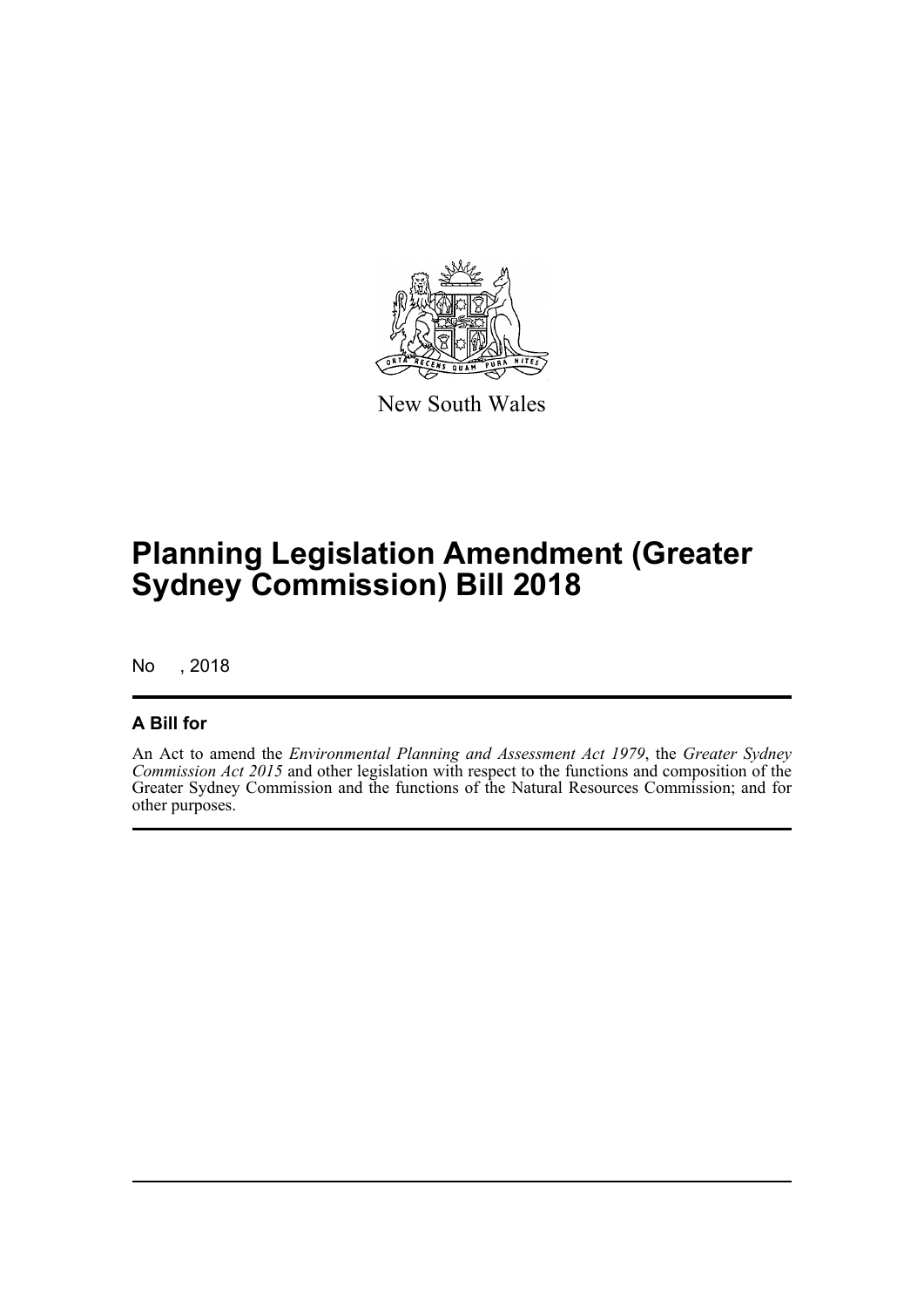<span id="page-6-1"></span><span id="page-6-0"></span>

| The Legislature of New South Wales enacts:                                              |                |
|-----------------------------------------------------------------------------------------|----------------|
| Name of Act                                                                             | $\overline{2}$ |
| This Act is the Planning Legislation Amendment (Greater Sydney Commission) Act<br>2018. | 3<br>4         |
| <b>Commencement</b>                                                                     | 5              |
| This Act commences on a day or days to be appointed by proclamation.                    | 6              |
|                                                                                         |                |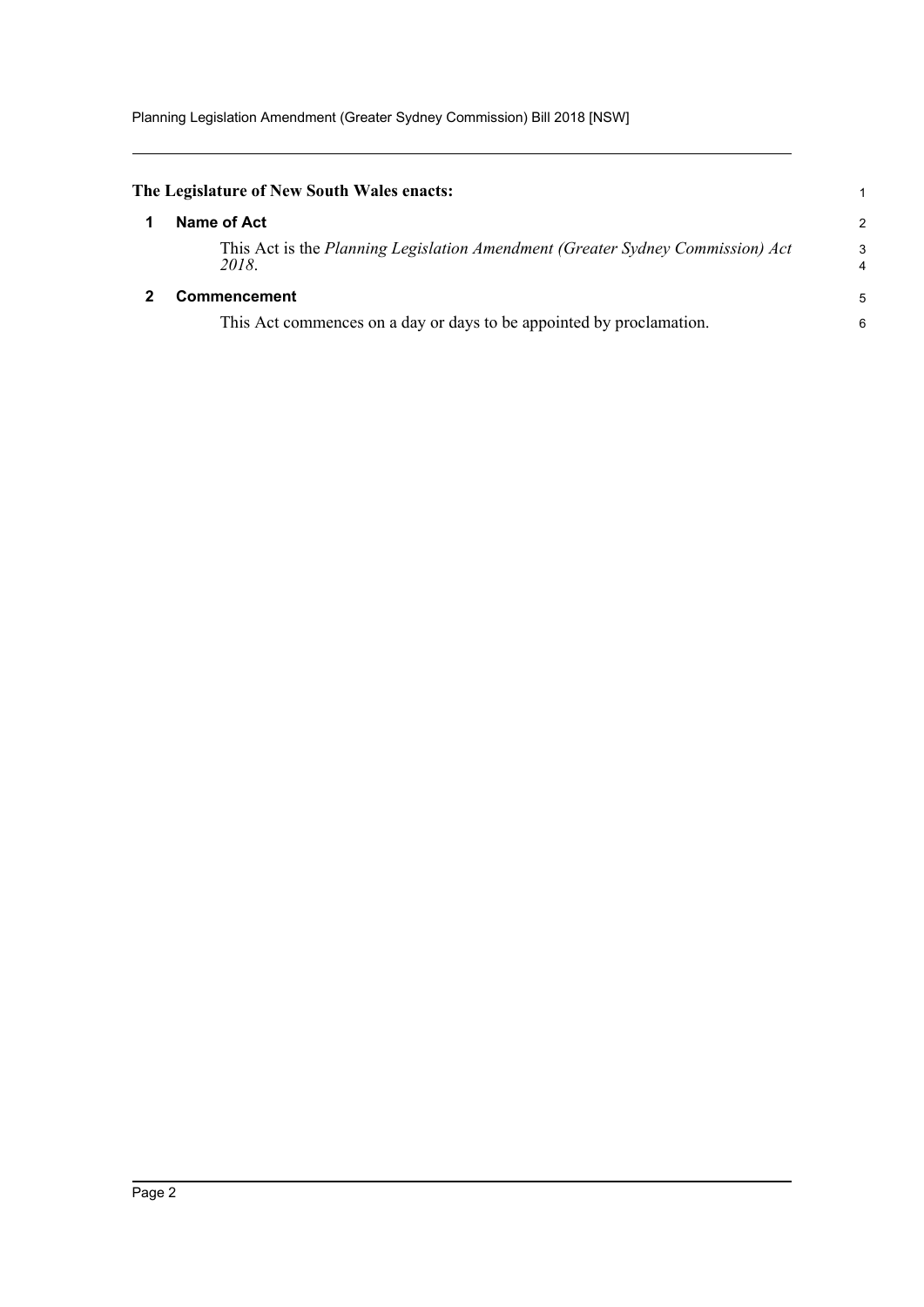<span id="page-7-0"></span>

| <b>Schedule 1</b> |                                                                                                              |                                  | <b>Amendment of Environmental Planning and</b><br>Assessment Act 1979 No 203                                                                                                                                                                                                                                                         |                                |  |  |
|-------------------|--------------------------------------------------------------------------------------------------------------|----------------------------------|--------------------------------------------------------------------------------------------------------------------------------------------------------------------------------------------------------------------------------------------------------------------------------------------------------------------------------------|--------------------------------|--|--|
| [1]               |                                                                                                              |                                  | <b>Section 2.8 Members of Commission</b>                                                                                                                                                                                                                                                                                             | G                              |  |  |
|                   |                                                                                                              | Insert after section 2.8 $(5)$ : |                                                                                                                                                                                                                                                                                                                                      |                                |  |  |
|                   | (6)                                                                                                          |                                  | Without limiting subsection (5), the Minister may appoint as an additional<br>member for the purposes of that subsection a person who is a member of a<br>subcommittee of the Commission. Any such appointment may be limited to a<br>particular matter or matters, in addition to any limitation relating to specific<br>functions. | ć<br>$\epsilon$<br>7<br>ξ<br>ç |  |  |
| [2]               |                                                                                                              |                                  | Section 3.5 Making and review of regional strategic plans                                                                                                                                                                                                                                                                            | 10                             |  |  |
|                   |                                                                                                              |                                  | Insert ", at the end of $2023$ " after "the end of $2017$ " in section 3.5 (4).                                                                                                                                                                                                                                                      | 11                             |  |  |
| [3]               |                                                                                                              |                                  | Section 3.9 Local strategic planning statements of councils                                                                                                                                                                                                                                                                          | 12                             |  |  |
|                   | Insert after section $3.9(3)$ :                                                                              |                                  |                                                                                                                                                                                                                                                                                                                                      | 13                             |  |  |
|                   | (3A)                                                                                                         |                                  | The council for an area that is in the Greater Sydney Region must not make a<br>local strategic planning statement unless the Greater Sydney Commission has<br>advised the council in writing that the Commission supports the statement as<br>being consistent with the applicable regional and district strategic plans.           | 14<br>15<br>16<br>17           |  |  |
| [4]               | <b>Section 3.9 (4)</b>                                                                                       |                                  |                                                                                                                                                                                                                                                                                                                                      | 18                             |  |  |
|                   | Insert "and the support of the Greater Sydney Commission if it is required by this section"<br>after "ward". |                                  |                                                                                                                                                                                                                                                                                                                                      |                                |  |  |
| [5]               | Sections 3.22 (1) (c), 3.32 (2) (a), (b) and (d), 3.34 (2) and (5)–(7) and 3.35 (3) and (4)                  |                                  |                                                                                                                                                                                                                                                                                                                                      |                                |  |  |
|                   |                                                                                                              |                                  | Omit "or Greater Sydney Commission" wherever occurring.                                                                                                                                                                                                                                                                              | 22                             |  |  |
| [6]               | <b>Section 3.30 Consultation requirements</b>                                                                |                                  |                                                                                                                                                                                                                                                                                                                                      |                                |  |  |
|                   | Insert at the end of the section, before the note:                                                           |                                  |                                                                                                                                                                                                                                                                                                                                      |                                |  |  |
|                   | (2)                                                                                                          | if:                              | Before recommending the making of an environmental planning instrument by<br>the Governor, the Minister must consult with the Greater Sydney Commission                                                                                                                                                                              | 25<br>26<br>27                 |  |  |
|                   |                                                                                                              | (a)                              | the proposed instrument relates to land within the Greater Sydney<br>Region, and                                                                                                                                                                                                                                                     | 28<br>29                       |  |  |
|                   |                                                                                                              | (b)                              | the Minister is of the opinion that the proposed instrument is likely to<br>significantly affect the implementation of a strategic plan affecting that<br>Region.                                                                                                                                                                    | 30<br>31<br>32                 |  |  |
| [7]               | Section 3.31 Making of environmental planning instruments for local areas (LEPs)                             |                                  |                                                                                                                                                                                                                                                                                                                                      |                                |  |  |
|                   | Omit section 3.31 (3). Insert instead:                                                                       |                                  |                                                                                                                                                                                                                                                                                                                                      |                                |  |  |
|                   | (3)                                                                                                          |                                  | For the purposes of this Division, the following are <i>local plan-making</i><br><i>authorities:</i>                                                                                                                                                                                                                                 | 35<br>36                       |  |  |
|                   |                                                                                                              | (a)                              | the Minister,                                                                                                                                                                                                                                                                                                                        | 37                             |  |  |
|                   |                                                                                                              | (b)                              | a council for its local government area if the gateway determination<br>under this Division authorises the council to make the local<br>environmental plan concerned.                                                                                                                                                                | 38<br>39<br>40                 |  |  |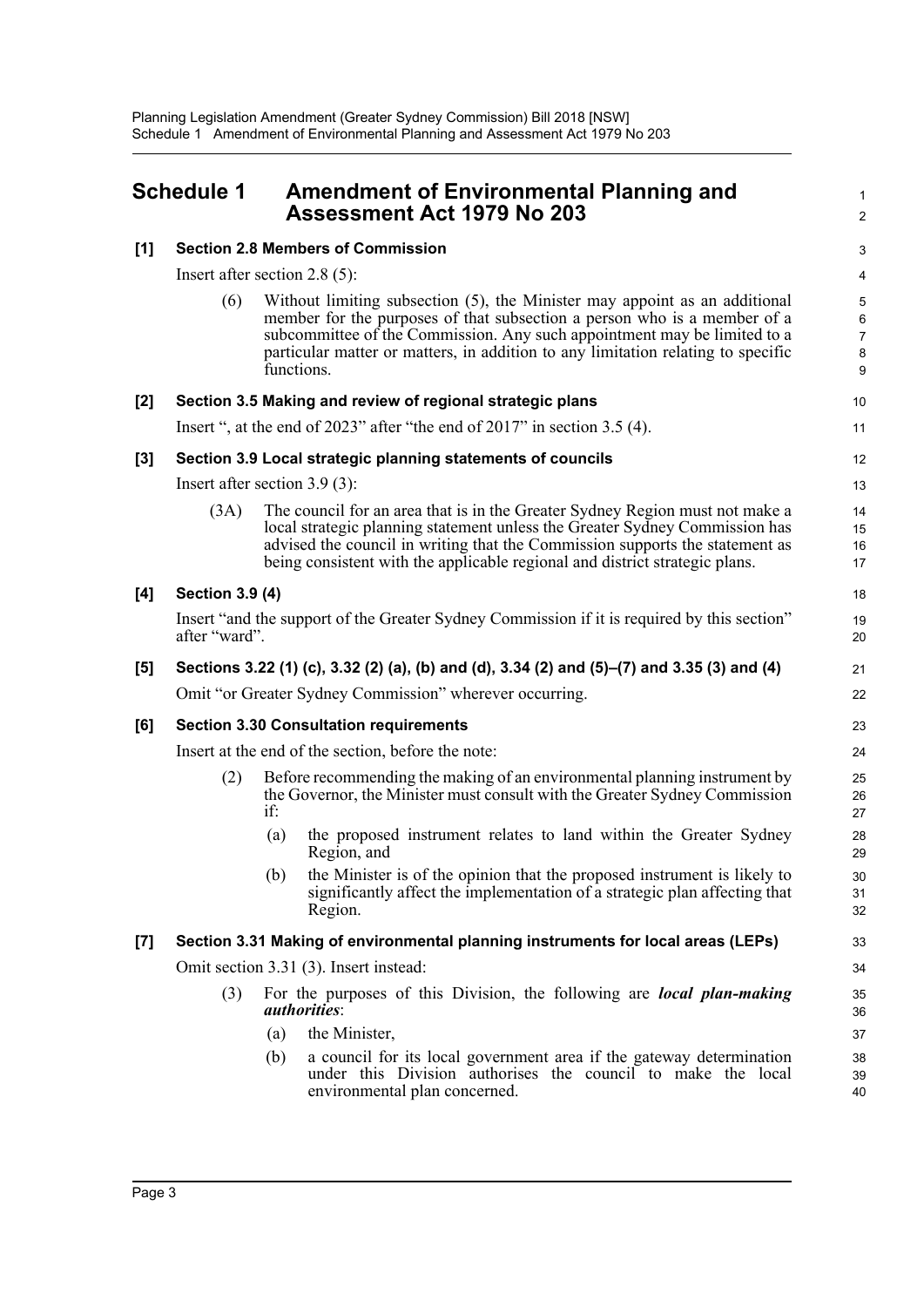| [8]    |                                  |     | Section 3.32 Planning proposal authority                                                                                                                                                                                                                                                                       |                      |  |
|--------|----------------------------------|-----|----------------------------------------------------------------------------------------------------------------------------------------------------------------------------------------------------------------------------------------------------------------------------------------------------------------|----------------------|--|
|        | section 3.32 (2).                |     | Omit ", or the Greater Sydney Commission in relation to the Greater Sydney Region," from                                                                                                                                                                                                                       | 2<br>З               |  |
| [9]    |                                  |     | Sections 3.32 (4) and 3.46 (3)–(6)                                                                                                                                                                                                                                                                             |                      |  |
|        |                                  |     | Omit "or the Greater Sydney Commission" wherever occurring.                                                                                                                                                                                                                                                    |                      |  |
| $[10]$ |                                  |     | Sections 3.34 (1) and 3.35 (2)                                                                                                                                                                                                                                                                                 | б                    |  |
|        |                                  |     | Omit "or, if the planning proposal relates to the Greater Sydney Region, to the Greater<br>Sydney Commission" wherever occurring.                                                                                                                                                                              | 7<br>ε               |  |
| $[11]$ |                                  |     | <b>Section 3.34 Gateway determination</b>                                                                                                                                                                                                                                                                      | ξ                    |  |
|        | Insert after section $3.34(3)$ : |     |                                                                                                                                                                                                                                                                                                                | 10                   |  |
|        | (3A)                             |     | Before making a determination under subsection (2), the Minister must refer<br>the planning proposal to the Greater Sydney Commission if:                                                                                                                                                                      | 11<br>12             |  |
|        |                                  | (a) | the proposal relates to land within the Greater Sydney Region, and                                                                                                                                                                                                                                             | 13                   |  |
|        |                                  | (b) | the Minister is of the opinion that the proposal is likely to significantly<br>affect the implementation of a strategic plan affecting that Region.                                                                                                                                                            | 14<br>15             |  |
|        | (3B)                             |     | On referral of a proposal, the Greater Sydney Commission must, within the<br>period specified by the Minister, advise the Minister as to whether or not the<br>Commission supports the planning proposal.                                                                                                      | 16<br>17<br>18       |  |
| $[12]$ | planning instruments             |     | Section 3.44 Development control plans required or authorised by environmental                                                                                                                                                                                                                                 | 19<br>20             |  |
|        |                                  |     | Omit section $3.44(5)(b)$ . Insert instead:                                                                                                                                                                                                                                                                    | 21                   |  |
|        |                                  | (b) | the Minister may act in the place of the relevant planning authority to<br>make the plan (with or without modification), but only if the<br>environmental planning instrument concerned authorises the Minister<br>to do so.                                                                                   | 22<br>23<br>24<br>25 |  |
| $[13]$ |                                  |     | Section 3.46 Minister may direct councils with respect to development control plans                                                                                                                                                                                                                            | 26                   |  |
|        |                                  |     | Omit "or, if the matter relates to the Greater Sydney Region, the Greater Sydney<br>Commission" from section 3.46 (1).                                                                                                                                                                                         | 27<br>28             |  |
| $[14]$ |                                  |     | <b>Schedule 2 Provisions relating to planning bodies</b>                                                                                                                                                                                                                                                       | 29                   |  |
|        | Insert after clause $6(3)$ :     |     |                                                                                                                                                                                                                                                                                                                | 3 <sub>C</sub>       |  |
|        | (4)                              |     | This clause does not apply if the public hearing relates to proposed<br>development the subject of an application for development consent for which<br>the Commission is the consent authority.                                                                                                                | 31<br>32<br>33       |  |
| $[15]$ | Schedule 2, clause 11 (4A)       |     |                                                                                                                                                                                                                                                                                                                | 34                   |  |
|        | Insert after clause $11(4)$ :    |     |                                                                                                                                                                                                                                                                                                                |                      |  |
|        | (4A)                             |     | Despite any other provision of this clause, the Minister may, by instrument in<br>writing, extend the term of appointment of a member of the Independent<br>Planning Commission for the purpose of enabling the member to complete a<br>function as a member after the time that the term would otherwise end. | 36<br>37<br>38<br>39 |  |
|        |                                  |     |                                                                                                                                                                                                                                                                                                                |                      |  |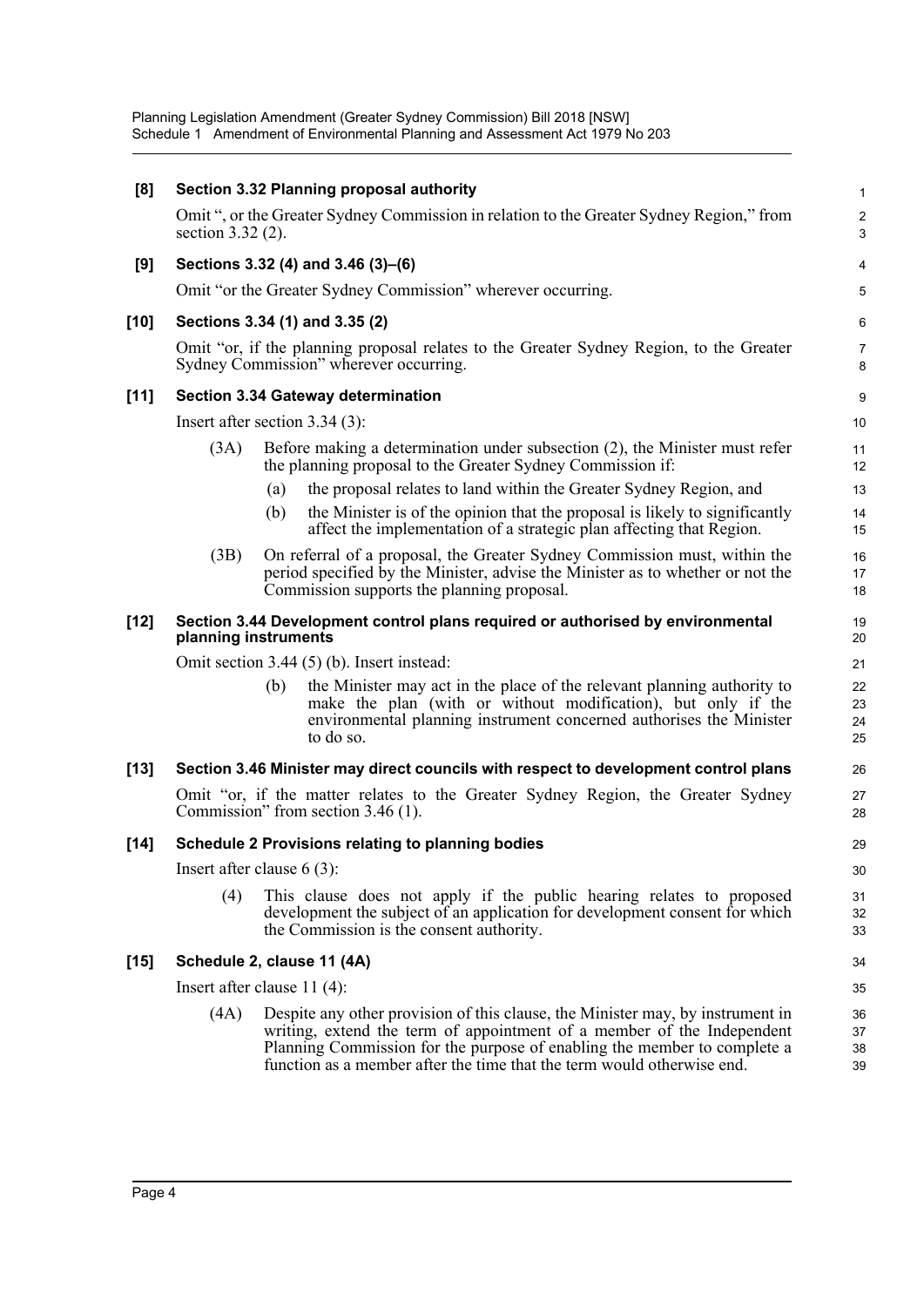<span id="page-9-0"></span>

|       | <b>Schedule 2</b>             | <b>Amendment of Greater Sydney Commission Act</b><br>2015 No 57                                                                                                                                             | 2              |
|-------|-------------------------------|-------------------------------------------------------------------------------------------------------------------------------------------------------------------------------------------------------------|----------------|
| [1]   | <b>Section 3 Definitions</b>  |                                                                                                                                                                                                             | З              |
|       |                               | Insert "the Chief Commissioner or" after "means" in the definition of Greater Sydney<br><b>Commissioner</b> in section 3 (1).                                                                               | 5              |
| $[2]$ |                               | Section 4 Amendment of area comprising Greater Sydney Region                                                                                                                                                | $\epsilon$     |
|       |                               | Insert at the end of the section:                                                                                                                                                                           | 7              |
|       | (2)                           | A regulation that has the effect of extending the Greater Sydney Region to a<br>local government area may also limit the functions of the Commission in<br>respect of that area.                            | ε<br>ς<br>10   |
| $[3]$ |                               | <b>Section 6 Members of Commission</b>                                                                                                                                                                      | 11             |
|       |                               | Insert before section $6(1)(a)$ :                                                                                                                                                                           | 12             |
|       |                               | a person appointed by the Minister as the Chief Commissioner of the<br>$\left( a1\right)$<br>Commission,                                                                                                    | 13<br>14       |
| [4]   | Section 6 (1) (a)             |                                                                                                                                                                                                             | 15             |
|       |                               | Omit "4 persons appointed by the Minister (the Greater Sydney Commissioners)".                                                                                                                              | 16             |
|       |                               | Insert instead "up to 3 persons appointed by the Minister".                                                                                                                                                 | 17             |
| $[5]$ | <b>Section 6 (1) (b)</b>      |                                                                                                                                                                                                             | 18             |
|       |                               | Omit "section 75AB (b)". Insert instead "section 3.2 (b)".                                                                                                                                                  | 19             |
| [6]   | Section 6 (1) (c)             |                                                                                                                                                                                                             | 20             |
|       |                               | Omit the paragraph. Insert instead:                                                                                                                                                                         | 21             |
|       |                               | each of the following (the ex-officio members):<br>(c)                                                                                                                                                      | 22             |
|       |                               | the Secretary of the Department of Premier and Cabinet,<br>(i)                                                                                                                                              | 23             |
|       |                               | the Secretary of the Department of Planning and Environment,<br>(ii)                                                                                                                                        | 24             |
|       |                               | the Secretary of the Department of Transport,<br>(iii)                                                                                                                                                      | 25             |
|       |                               | the Secretary of the Treasury,<br>(iv)                                                                                                                                                                      | 26             |
|       |                               | the Chief Executive Officer.<br>(v)                                                                                                                                                                         | 27             |
| [7]   | Section 6 (2)                 |                                                                                                                                                                                                             | 28             |
|       | Omit the subsection.          |                                                                                                                                                                                                             | 29             |
| [8]   | Section 6 (3)                 |                                                                                                                                                                                                             | 30             |
|       |                               | Omit "3 other Greater Sydney Commissioners".                                                                                                                                                                | 31             |
|       |                               | Insert instead "Greater Sydney Commissioners appointed under subsection (1) (a)".                                                                                                                           | 32             |
| [9]   | Section 6 (3A)                |                                                                                                                                                                                                             | 33             |
|       | Insert after section $6(3)$ : |                                                                                                                                                                                                             | 34             |
|       | (3A)                          | If there are fewer than 3 persons appointed under subsection $(1)$ $(a)$ , the<br>Minister may appoint a person to exercise more than one of the principal<br>responsibilities specified in subsection (3). | 35<br>36<br>37 |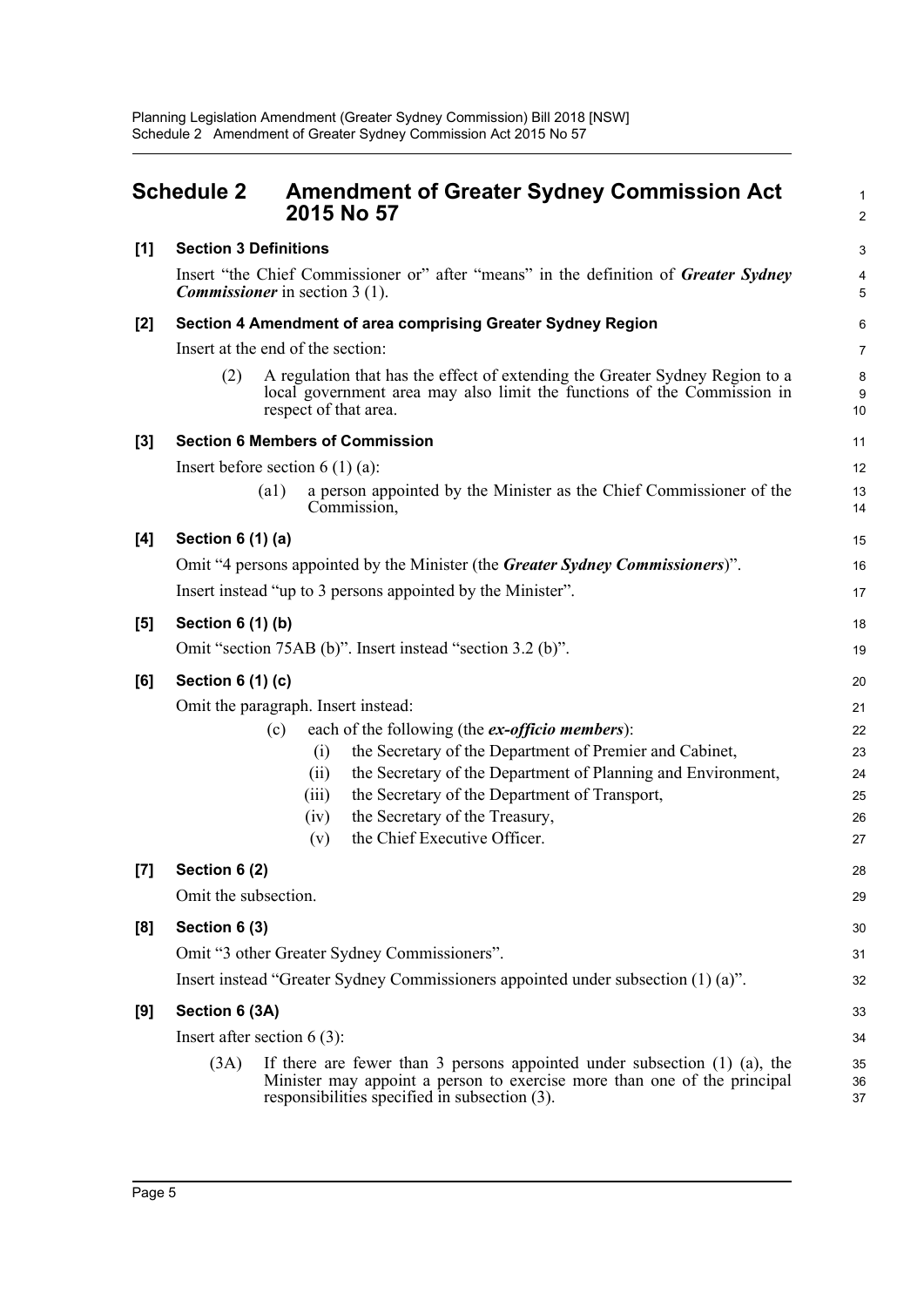| $[10]$ |                                | Section 6 (4A)                     |                    |                                                                                                                                                                                                                                                                                                                     |                            |  |  |
|--------|--------------------------------|------------------------------------|--------------------|---------------------------------------------------------------------------------------------------------------------------------------------------------------------------------------------------------------------------------------------------------------------------------------------------------------------|----------------------------|--|--|
|        |                                |                                    |                    | Insert after section $6(4)$ :                                                                                                                                                                                                                                                                                       | 2                          |  |  |
|        |                                | (4A)                               |                    | A person may be appointed as a District Commissioner to represent more than<br>one district in the Greater Sydney Region.                                                                                                                                                                                           | 4                          |  |  |
| $[11]$ |                                |                                    |                    | <b>Section 10 Functions of Commission</b>                                                                                                                                                                                                                                                                           | 5                          |  |  |
|        |                                | Insert after section $10(1)(a)$ :  |                    |                                                                                                                                                                                                                                                                                                                     |                            |  |  |
|        |                                |                                    | $\left( a1\right)$ | to provide advice and make recommendations to the Minister<br>administering this Act, and other Ministers with the approval of the<br>Minister administering this Act, on matters relating to land use and<br>infrastructure in the Greater Sydney Region,                                                          | 7<br>ε<br>ς<br>10          |  |  |
| $[12]$ |                                | Section 10 (1) (c1)                |                    |                                                                                                                                                                                                                                                                                                                     | 11                         |  |  |
|        |                                |                                    |                    | Insert after section $10(1)(c)$ :                                                                                                                                                                                                                                                                                   | 12                         |  |  |
|        |                                |                                    | (c1)               | to provide progress and assurance reports to the Minister administering<br>this Act, and other Ministers with the approval of the Minister<br>administering this Act, on matters relating to the preparation and<br>implementation of any plan or proposal relating to development in the<br>Greater Sydney Region, | 13<br>14<br>15<br>16<br>17 |  |  |
| $[13]$ |                                | Section 10 (1) (d)                 |                    |                                                                                                                                                                                                                                                                                                                     | 18                         |  |  |
|        |                                |                                    |                    | Omit "section 129". Insert instead "section 7.35".                                                                                                                                                                                                                                                                  | 19                         |  |  |
| $[14]$ |                                | Section 10 (1) (f1)                |                    |                                                                                                                                                                                                                                                                                                                     | 20                         |  |  |
|        |                                | Insert after section 10 $(1)$ (f): |                    |                                                                                                                                                                                                                                                                                                                     |                            |  |  |
|        |                                |                                    | (f1)               | to provide the Minister administering the Planning Act with any<br>information, advice or reports requested by the Minister administering<br>the Planning Act,                                                                                                                                                      | 22<br>23<br>24             |  |  |
| $[15]$ |                                | Section 10 (1) (g)                 |                    |                                                                                                                                                                                                                                                                                                                     | 25                         |  |  |
|        | Act".                          |                                    |                    | Insert "or the Minister administering the Planning Act" after "Minister administering this                                                                                                                                                                                                                          | 26<br>27                   |  |  |
| $[16]$ | Section 10 (3), note           |                                    |                    |                                                                                                                                                                                                                                                                                                                     |                            |  |  |
|        |                                | Omit the note.                     |                    |                                                                                                                                                                                                                                                                                                                     | 29                         |  |  |
| $[17]$ |                                | <b>Section 10A</b>                 |                    |                                                                                                                                                                                                                                                                                                                     | 30                         |  |  |
|        | Insert after section 10:<br>31 |                                    |                    |                                                                                                                                                                                                                                                                                                                     |                            |  |  |
|        | 10A                            |                                    |                    | Obligation of government agencies to provide information                                                                                                                                                                                                                                                            | 32                         |  |  |
|        |                                | (1)                                |                    | A government agency has an obligation to comply with a reasonable request<br>by the Commission to provide information that is relevant to the exercise by<br>the Commission of the Commission's functions.                                                                                                          | 33<br>34<br>35             |  |  |
|        |                                |                                    |                    | In this section:                                                                                                                                                                                                                                                                                                    |                            |  |  |
|        |                                | (2)                                |                    | <i>government agency</i> means:                                                                                                                                                                                                                                                                                     | 36<br>37                   |  |  |
|        |                                |                                    | (a)                | a public authority constituted by or under an Act, or                                                                                                                                                                                                                                                               | 38                         |  |  |
|        |                                |                                    | (b)                | a NSW government agency, or                                                                                                                                                                                                                                                                                         | 39                         |  |  |
|        |                                |                                    | (c)                | a Public Service agency, or                                                                                                                                                                                                                                                                                         | 40                         |  |  |
|        |                                |                                    | (d)                | a council, or                                                                                                                                                                                                                                                                                                       | 41                         |  |  |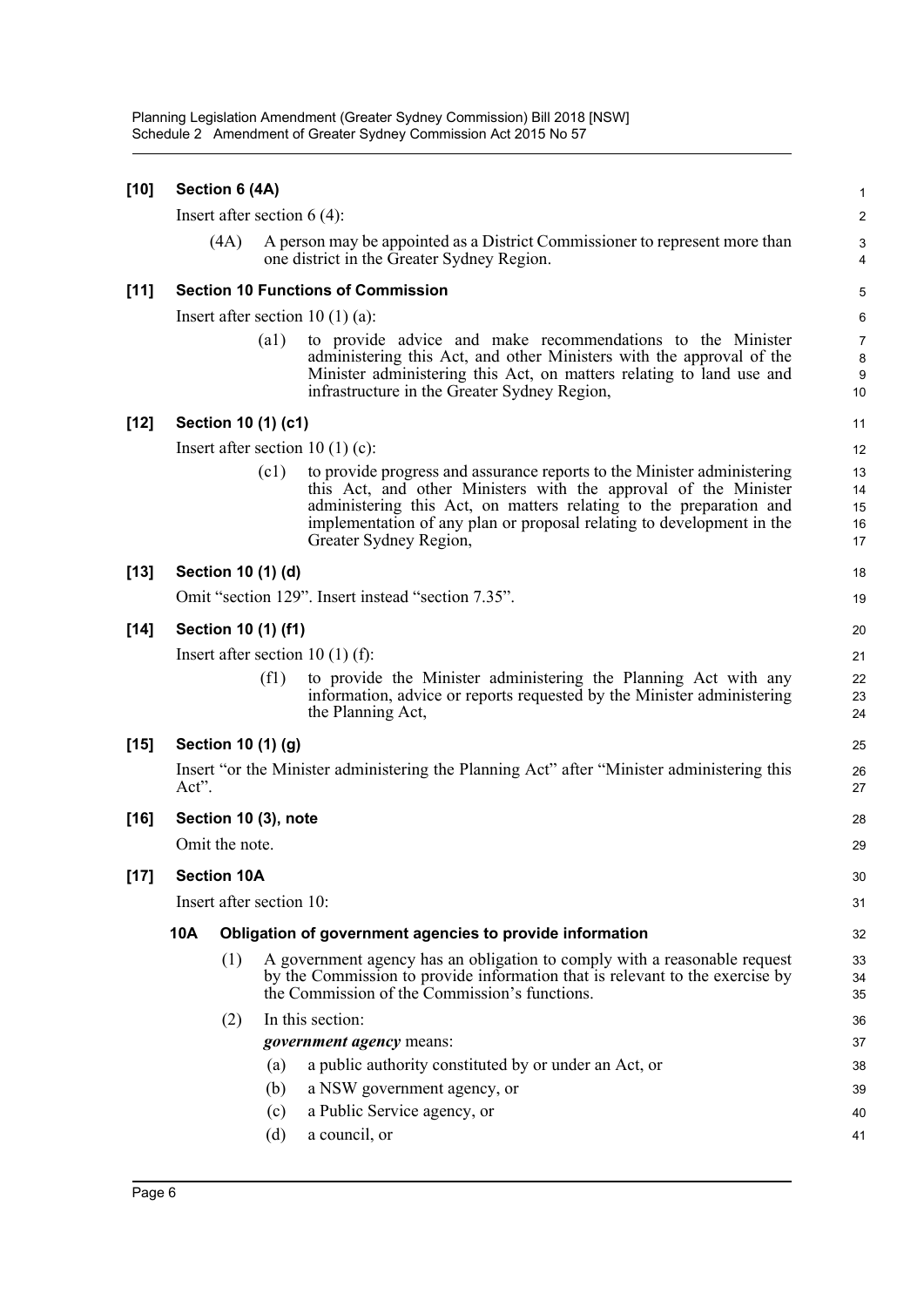|        |                      | a State owned corporation.<br>(e)                                                                                                                                                                                                                                                | 1                    |
|--------|----------------------|----------------------------------------------------------------------------------------------------------------------------------------------------------------------------------------------------------------------------------------------------------------------------------|----------------------|
| $[18]$ |                      | Section 11 Delegation of Commission's functions                                                                                                                                                                                                                                  | $\overline{a}$       |
|        |                      | Omit "Part 2" from section 11 $(3)(c)$ and $(f)$ wherever occurring.                                                                                                                                                                                                             | 3                    |
|        |                      | Insert instead "Division 2.4".                                                                                                                                                                                                                                                   | 4                    |
| $[19]$ | Section 11 (3) (e1)  |                                                                                                                                                                                                                                                                                  | 5                    |
|        |                      | Insert after section 11 $(3)$ $(e)$ :                                                                                                                                                                                                                                            | 6                    |
|        |                      | the Secretary of or other person employed in the Department of Premier<br>(e1)<br>and Cabinet,                                                                                                                                                                                   | 7<br>8               |
| $[20]$ |                      | <b>Section 12 Finance and Governance Committee</b>                                                                                                                                                                                                                               | 9                    |
|        |                      | Insert "and the Chief Executive Officer" after "Commissioners" in section 12 (2).                                                                                                                                                                                                | 10                   |
| $[21]$ |                      | Sections 13 (3) (b) (i) and 21 (b)                                                                                                                                                                                                                                               | 11                   |
|        |                      | Omit "Part 3B" wherever occurring. Insert instead "Division 3.1".                                                                                                                                                                                                                | 12                   |
| $[22]$ |                      | Schedule 4 Savings, transitional and other provisions                                                                                                                                                                                                                            | 13                   |
|        | Insert after Part 2: |                                                                                                                                                                                                                                                                                  | 14                   |
|        | Part 3               | <b>Provision consequent on Planning Legislation</b>                                                                                                                                                                                                                              | 15                   |
|        |                      | <b>Amendment (Greater Sydney Commission) Act</b>                                                                                                                                                                                                                                 | 16                   |
|        |                      | 2018                                                                                                                                                                                                                                                                             | 17                   |
|        | 3                    | <b>Existing members of Commission</b>                                                                                                                                                                                                                                            | 18                   |
|        |                      | The amendments made to section 6 of this Act by the Planning Legislation<br>Amendment (Greater Sydney Commission) Act 2018 do not affect the<br>appointment of a person holding office as a member of the Commission<br>immediately before the commencement of those amendments. | 19<br>20<br>21<br>22 |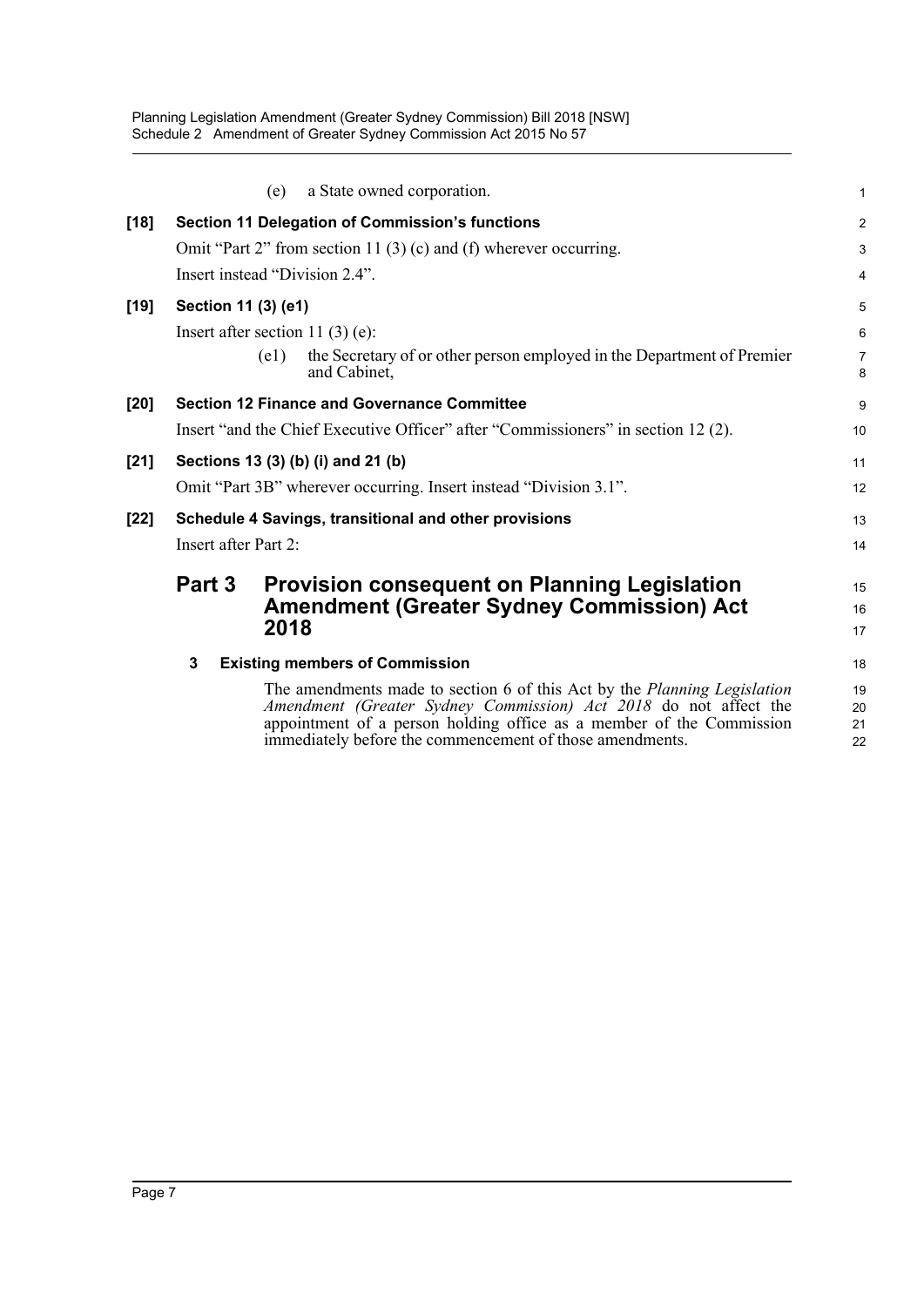<span id="page-12-0"></span>

|     | <b>Schedule 3</b> | <b>Amendment of other legislation</b>                                                                                                                                                                                                                                                                                                                                                                    |                                  |
|-----|-------------------|----------------------------------------------------------------------------------------------------------------------------------------------------------------------------------------------------------------------------------------------------------------------------------------------------------------------------------------------------------------------------------------------------------|----------------------------------|
| 3.1 |                   | <b>Biodiversity Conservation Act 2016 No 63</b>                                                                                                                                                                                                                                                                                                                                                          | 2                                |
|     |                   | <b>Section 8.1 Definitions: Part 8</b>                                                                                                                                                                                                                                                                                                                                                                   | З                                |
|     |                   | Omit paragraph (b) of the definition of <i>planning authority</i> .                                                                                                                                                                                                                                                                                                                                      |                                  |
| 3.2 |                   | <b>Environmental Planning and Assessment (Savings, Transitional and</b><br><b>Other Provisions) Regulation 2017</b>                                                                                                                                                                                                                                                                                      | $\epsilon$                       |
| [1] | Part 3            |                                                                                                                                                                                                                                                                                                                                                                                                          | 7                                |
|     |                   | Insert after Part 2 with appropriate clause numbering:                                                                                                                                                                                                                                                                                                                                                   | ε                                |
|     | Part 3            | Provisions consequent on enactment of Planning<br><b>Legislation Amendment (Greater Sydney</b><br><b>Commission) Act 2018</b>                                                                                                                                                                                                                                                                            | ς<br>10<br>11                    |
|     |                   | Continuation of LEP-making processes for areas in Greater Sydney Region                                                                                                                                                                                                                                                                                                                                  | 12                               |
|     | (1)               | The Minister may, on or after the commencement of this clause, make a local<br>environmental plan that applies to a local government area in the Greater<br>Sydney Region even though the process under Part 3 of the Act (including the<br>preparation of the relevant planning proposal, community consultation and<br>gateway determination) was commenced, or occurred, before that<br>commencement. | 13<br>14<br>15<br>16<br>17<br>18 |
|     | (2)               | For that purpose, anything done by or for the Greater Sydney Commission<br>before that commencement under Part 3 of the Act in connection with the<br>proposed plan is taken to have been done by or for the Minister.                                                                                                                                                                                   | 1 <sup>c</sup><br>20<br>21       |
|     | (3)               | Nothing in this clause prevents a council designated, before that<br>commencement, as the local plan-making authority for a local environmental<br>plan that applies to a local government area in the Greater Sydney Region from<br>making the plan.                                                                                                                                                    | 22<br>23<br>24<br>25             |
| [2] |                   | Schedule 4 Transferred savings, transitional and other provisions-former<br>provisions of Environmental Planning and Assessment Regulation 2000                                                                                                                                                                                                                                                          | 26<br>27                         |
|     |                   | Insert at the end of clause 49:                                                                                                                                                                                                                                                                                                                                                                          | 28                               |
|     |                   | (2) This clause ceases to have effect on the commencement of Schedule 1 [7] to<br>the Planning Legislation Amendment (Greater Sydney Commission) Act 2018.                                                                                                                                                                                                                                               | 29<br>3 <sub>C</sub>             |
| [3] |                   | Schedule 4, clause 50 (2)                                                                                                                                                                                                                                                                                                                                                                                | 31                               |
|     |                   | Insert at the end of clause 50:                                                                                                                                                                                                                                                                                                                                                                          | 32                               |
|     | (2)               | This clause ceases to have effect on the commencement of Schedule 1 [7] to<br>the Planning Legislation Amendment (Greater Sydney Commission) Act 2018.                                                                                                                                                                                                                                                   | 33<br>34                         |
| 3.3 |                   | <b>Local Land Services Act 2013 No 51</b>                                                                                                                                                                                                                                                                                                                                                                | 35                               |
| [1] |                   | Section 44 Periodic review and auditing of plans                                                                                                                                                                                                                                                                                                                                                         | 36                               |
|     |                   | Insert "the Natural Resources Commission or" after "carried out by" in section 44 (3).                                                                                                                                                                                                                                                                                                                   | 37                               |
| [2] |                   | Section 54 Periodic review and auditing of local strategic plans                                                                                                                                                                                                                                                                                                                                         | 38                               |
|     |                   | Insert "the Natural Resources Commission or" after "carried out by" in section 54 (4).                                                                                                                                                                                                                                                                                                                   | 39                               |